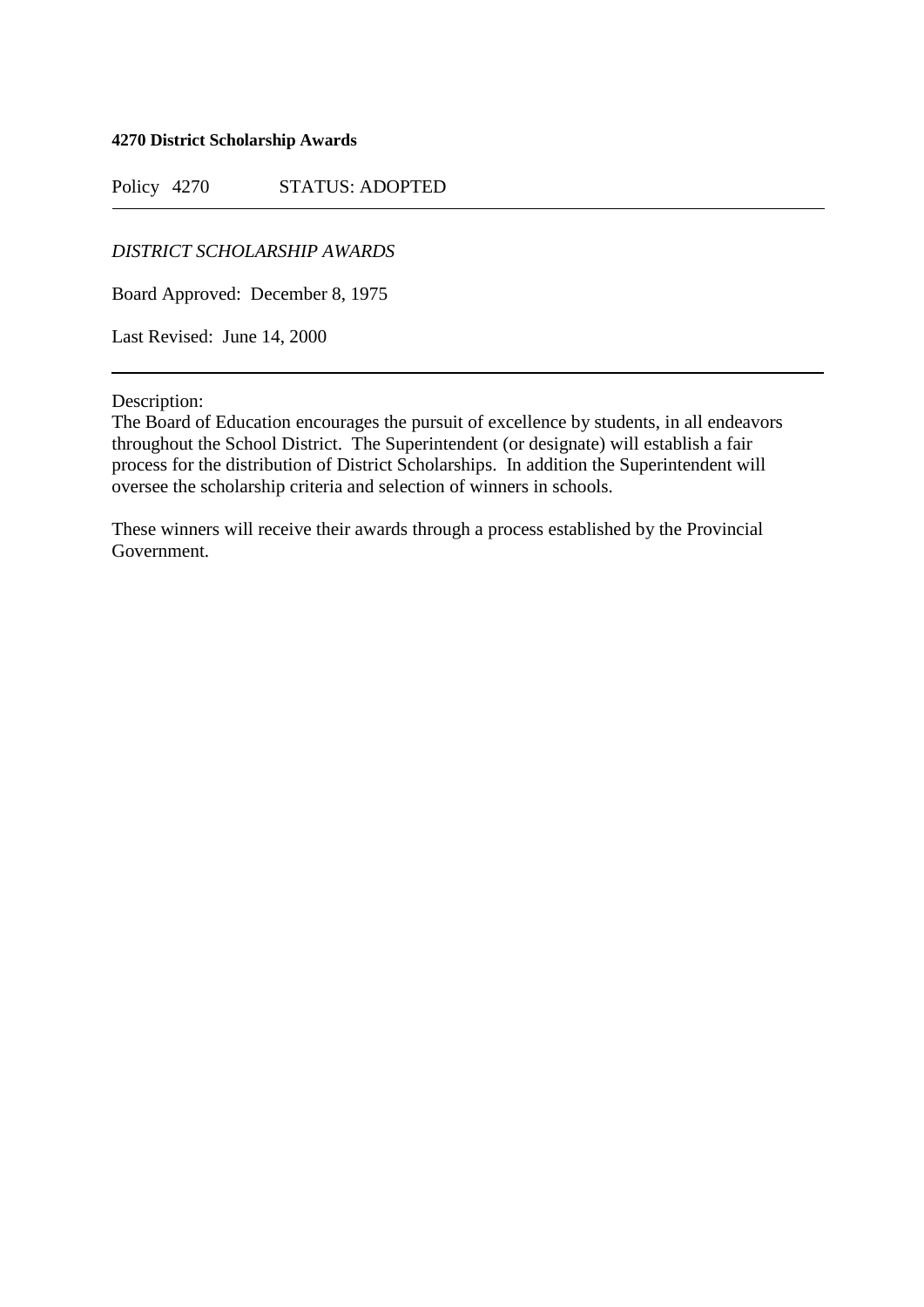## *DISTRICT SCHOLARSHIP AWARDS*

Board Approved and Codified: June 16, 1986

Last Revised: June 19, 2013

Description:

The purpose of District Scholarships is to acknowledge excellence in fields other than academic pursuits. District Scholarships of \$1,000 each (funded by the Ministry of Education) may be awarded to bona fide grade twelve students who fulfill the provincial, district and school requirements.

The District Scholarships will be proportionally divided between the district's geographic areas based on grade 12 enrollment.

Eligible candidates will be senior secondary students who have demonstrated excellence in a non-traditional field and intend to pursue credential in a related career.

Students who meet the above criteria will be able to demonstrate superior achievement in any of the following areas:

- Fine Arts (e.g., Visual Arts, Dance, Drama, Music).
- Applied Skills (e.g., Business Ed, Technology Ed, Home Economics).
- Physical Activity (e.g., Athletics, Dance, Gymnastics, not limited to Physical Education).
- Second Languages (including Aboriginal Languages) with IRPs or External Assessments, including AP and IB courses.
- Community Service (Volunteer Activity).
- Technical and Trades Training (e.g., Carpentry, Automotive, Mechanics, Cook Training).

Applicants must also fulfill the BC graduation requirements by August 31st of a student's graduating year.

## **SCHOLARSHIP COMMITTEES**

Committees at the school and District levels must ensure that the winning candidates have been fairly evaluated in the areas that students have chosen for presentation to the committee, and satisfy other criteria which may include factors such as attendance, punctuality, work habits and citizenship.

## *District Scholarship Committee*

- 1. The District Scholarship Committee will be comprised of a minimum of 1 senior administrator and the Information Systems Manager.
- 2. Duties of the District Scholarship Committee shall include:
	- i) Annually reviewing district and provincial procedures and regulations governing district scholarships;